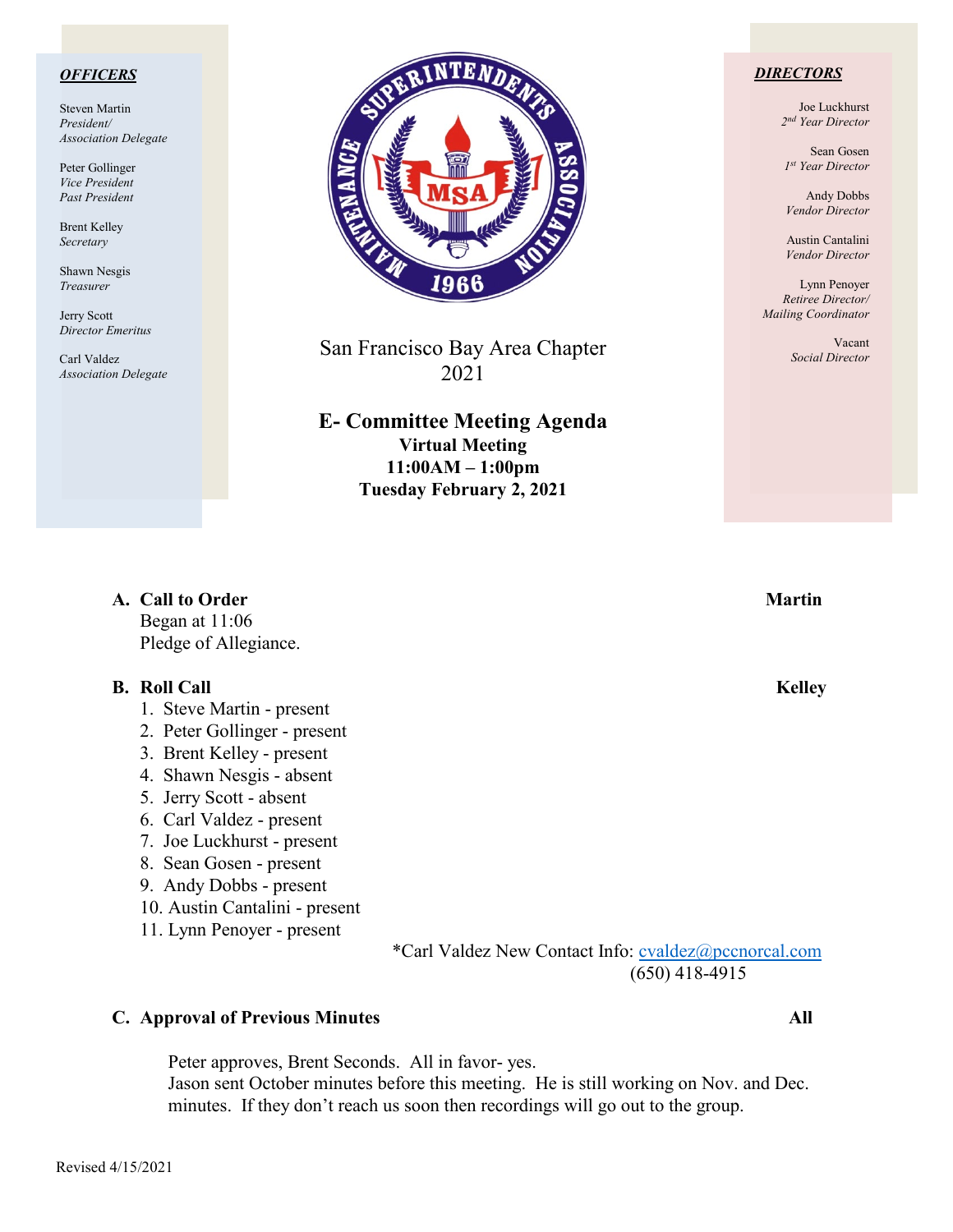### **D. Standing Committee Reports**

#### **1. Membership Gollinger**

### *Members*

*Life Members: 65 Regular Members: 34 Vendor Members: Total Members:*

Distribution of membership list: Peter identified a few agencies to reach out to. Steven currently has that list. Feels a little clunky so Steven is interested in trying something new like SharePoint. Not sure if membership info can be transferred to Excel. Peter was sent RegOnline data in a pdf from Shawn. Not sure if Shawn has it in a different file format.

- Carl how many entries are there? Peter thinks 150 or so. Carl will recreate, if needed.
- Lynn has Excel format memberships from 2015.
- Steven says pdf says 215 total memberships.
- Peter says there are 110 members to reach out to from the list.
- Action Item: convert membership list to manageable form
- Carl is curious about becoming a life member. Lynn will email him the form he needs to fill out. Steven wants to be cc'd on the email from Lynn to Carl.

### **2. Vendors Report Dobbs/ Cantalini**

- Joe: COVID is still precluding Jesse from San Jose to become a partner.
- Andy: people are not sending their staff places so what kind of training / workshop do we offer online? We will follow up on this question later in the meeting.

# **3. Association Report Martin/Valdez**

- Did have an executive board meeting, Thursday, Jan 14. Doing well financially. Reminder that officers are carrying over from last year.
- Biggest change is Lori Wurth (?) is ramping up education program. 694 students have enrolled in classes since onset of the program. All classes were taught by industry experts with no compensation. Want to increase number of classes offered from 10 to 12-15. Need to get real teachers to move forward. Needs to be made an official program. It's going to cost money to get teachers to teach these classes. A gentleman developed a class for free and had an audit to see how much the class is worth  $= $9K$ . He will donate the class to us as long as he gets the tax right off. Lori asked foundation to approve this request. No money is transferred but we send him a letter of thanks, showing the valuation of the class and thus, he receives the tax right off benefit. Hoping to get more things of that nature. Instructors need increase in stipend. It was \$75/class now it is \$85/class. Will pay instructors ~\$100/student that they teach.
- Foundation taking over education program? No. Foundation just collects money and invest it to earn money.
- Austin: the guy did a self-audit? No. He had an outside person do the audit.
- All in all, we will work together more with the Foundation to give a grant to the Education committee for them to use as they see fit to improve the program. ~\$2500/year.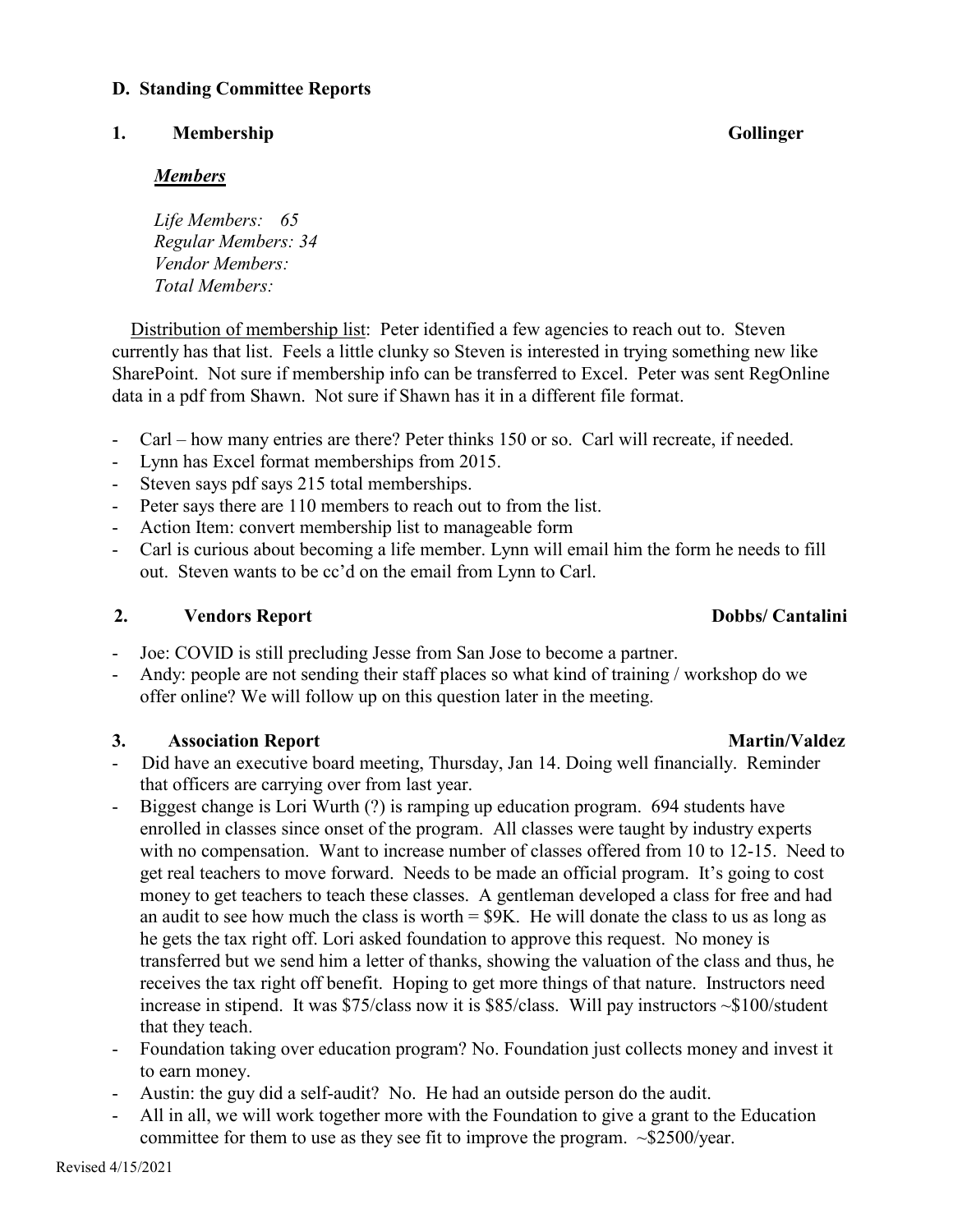- Steven's addition: chapters are experiencing a drop in membership. Education is showing drops in attendees. We need to begin pushing that in each of our organizations/agencies.

### **4. Foundation Report Valdez**

- There will not be a conference this year. Too much difficulty because of the way everything is right now. Will just move everything out one more year and hope for the best.
- A lot of chapters are feeling the effects of COVID. How can we look at other chapters to see what they are doing and how they are doing? If we are going to continue to be successful we need to figure out what we want to do and do it.
- Foundation is doing well financially. Michael LaRocca donated \$25K, Frank Wheeler donated \$2500. And others are donating.
- We are part of smile.amazon.com. For every purchase you make on Amazon, a small percentage will be donated to the foundation. Need to have a different login to donate. It will ask what charity you want to donate to. Search for MSA Foundation and go through the procedures required.

# **5. Scholarships Valdez**

- Everyone has received their scholarship from last year.
- Application is due by end of April. Do we want to do this again so they can be distributed in June? Or do we need to change this?
- Steven: we could push out the deadline for better participation and distribute awards in July.
- Carl: could be contingent on the golf tournament.
- Steven: We will not likely have a golf tourney.

|    | Colf Tournament Committee Depart           | Dobbs/Mortin           |
|----|--------------------------------------------|------------------------|
|    |                                            |                        |
| O. | <del>Gun Tuurnament Committee Report</del> | ,,,,,,,,,,,,,,,,,,,,,, |
|    |                                            |                        |

# **7. Social Committee Vacant**

- Not much happening here at the moment.
- **8.** Treasurer's Report Nesgis
- \* This is tabled for next month to also include report from December.

| Account totals:       |              |
|-----------------------|--------------|
| <b>Basic Checking</b> | <i>S</i>     |
| Savings               | S            |
| <b>TOTAL</b>          | $\mathbf{s}$ |

Nothing to report

**9. Technology Martin/Gollinger**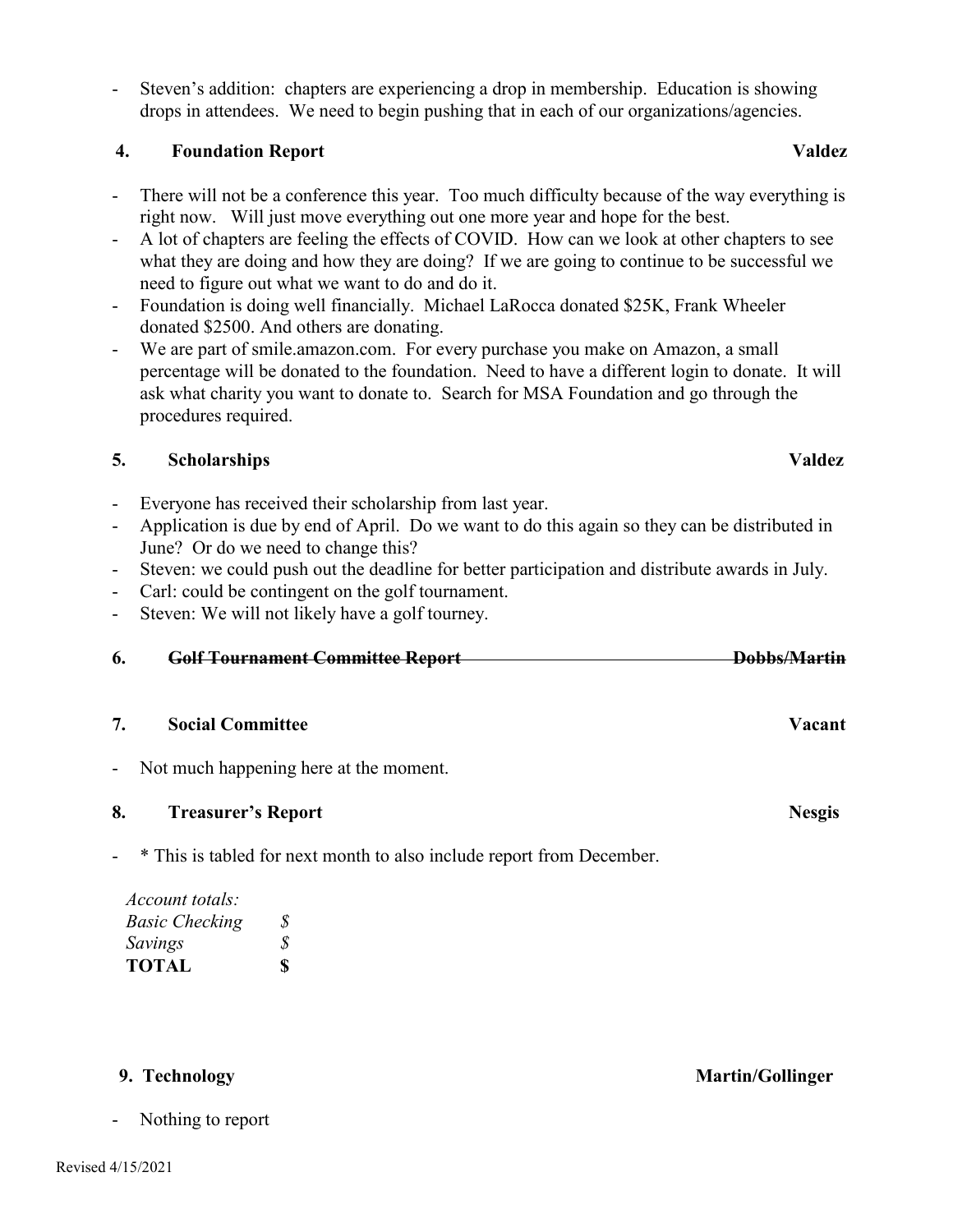# **E. Old Business**

- Chapter Logo
	- o We didn't have a quorum last meeting so we couldn't vote. There are two different designs to choose from. Peter is pulling them up on his computer.
	- o Logo 1 does not have a shield.
	- o Logo 2 has a shield.
	- o Carl wants SFBA spelled out. Peter thinks might not be enough room. SF Bay Area might work. Not aware of any other chapter that has their own logo.
	- o Everyone likes Logo 2 better; Peter will make some changes and we will revisit this next month.
- Buyers Guide
	- o Lynn is volunteering to get this started and will report more at the next meeting.
- Parking lot items
	- o Workshop coupon for Vendors to distribute
	- o Name Badges
	- o Membership co-chair- Vacant
	- o Social Director- Vacant

### **F. New Business**

- Meetings: Zoom link / Calendar
	- o Do you prefer to be reminded or is the calendar invite enough? Reminders are looked highly upon. Carl says we could put it on our website. Peter believes it to already be on the google calendar on our website as a standing meeting.
- Workshops: Update
	- o Discussed to switch it to once every other month. Attendance has been low so maybe the topics should change to be more informative. E.g. Pavement resurfacing is not a required training but is informative and interesting.
- **Training Events:** Time will be 8AM for each of the following trainings.
	- 1) **February**: 811 is required to do your job but maybe not required training. PGE and their DIRT's team will host.
	- 2) **April**: ladder training. Du-All will provide.
	- 3) **June**: heat illness awareness training.
	- 4) **August:** CalPers retirement information training.
	- o Not wanting to replace agency training. Just wanting to offer more opportunities for agencies to get their employees trained.
	- o Carl question: Could we still offer gifts via drawings at the end of the training? Yes; it would have to be the vendor sending the gift to the recipient. Joe is good with that. Gift cards are easiest. Austin is on board. As is Andy.
	- o If you are present then you are automatically entered in the drawing that's the incentive to attend.